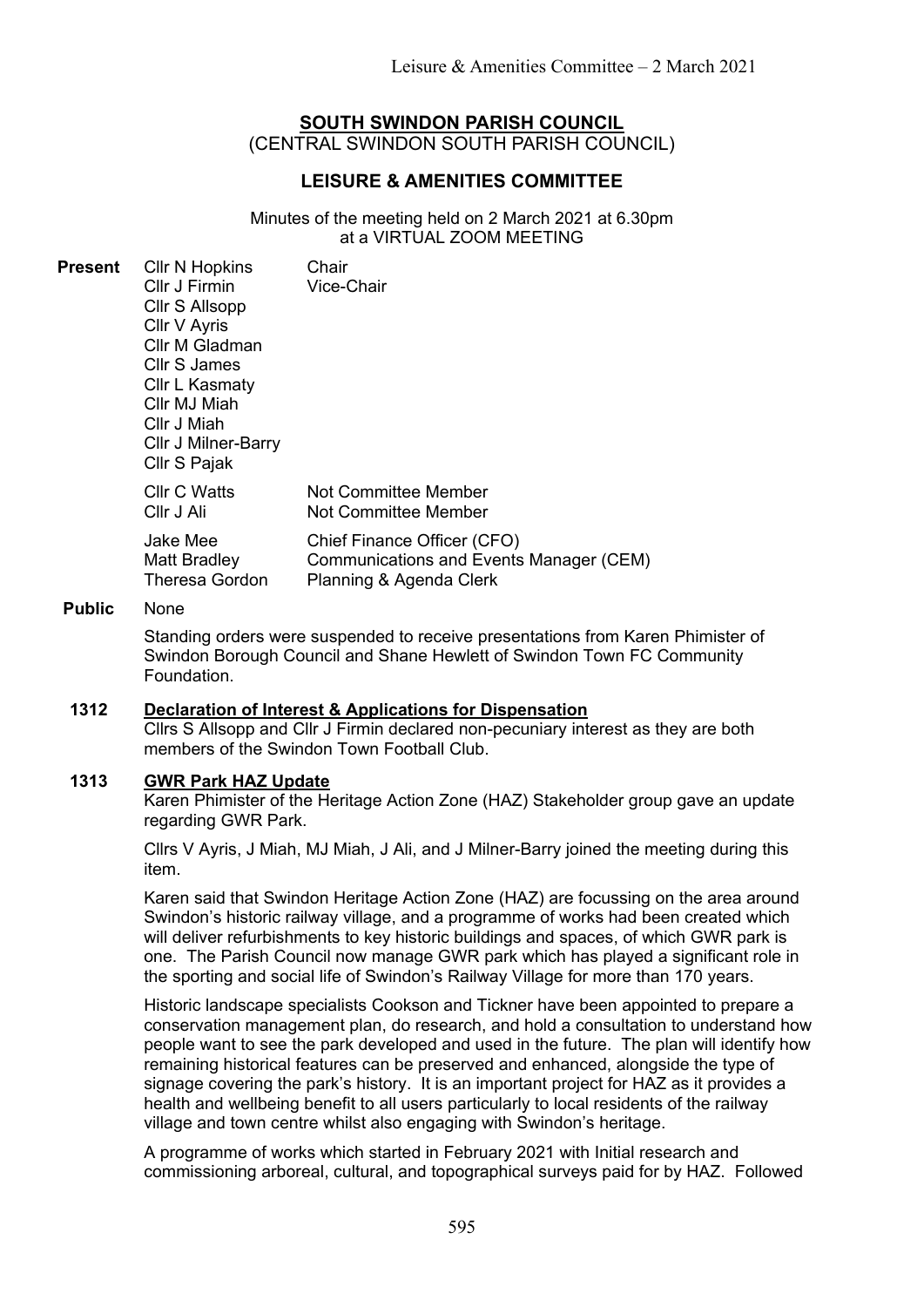by 4 stages of consultation: - promoting and publicising the project, gathering information and feedback via an on-line survey, broadcasting feedback received during consultation and consultation on the draft document.

Karen said that she would like to hear from as many people as possible and asked if parish councillors would help to broadcast that the Conservation Management Plan is happening and that there will be an on-line consultation. Karen can be contacted via: [kphimister@swindon.gov.uk](mailto:kphimister@swindon.gov.uk)

Cllrs discussed the original structures, the route to the park from town centre, promoting the park and other heritage sites within the Heritage Action Zone were also discussed.

The Chair thanked Karen for her presentation.

### **NOTED**

### **1314 County Ground Bowls Club**

Shane Hewlett from Swindon Town FC Community Foundation gave a presentation regarding the County Ground Bowls Club.

Shane said that the community foundation had always wanted to support the most vulnerable groups i.e., the elderly, young children, disability groups etc. who had recently struggled with the lack of indoor sporting facilities. An indoor/outdoor multi use sheltered facility would be ideal with a more functional use for all groups they work with.

Shane said that the Bowls Club had been vacant for three years and become a haven for undesirables. The foundation had cleared the area surrounding the Bowls Club and felt that it would be a good opportunity to bring the area to life and obtaining a lease had been discussed with both Swindon Borough Council and the Parish. An indoor image of the proposed building shown on screen demonstrated how the indoor area of the facility would look like as a multi-use space. The primary sport would be football and other sports had been looked into including multi sports, which would make it more usable, and a covered venue would give local children the opportunity to use a site which is indoors.

Shane said that it is now a huge sporting hub with a balance between supporting groups/clubs and residents, and is now a cleaner, safer place which the parish have helped with immensely by the work they have done in helping to keep the area clean and tidy.

Shane said that they anticipated the facility to come in between £800,000 - £900,000 and are confident that the money can be secured and would offer a wonderful venue to be used by the local community and the most vulnerable groups in Swindon. We are confident that the target can be reached and would appreciate any help from the Parish.

Cllrs discussed points on traffic management, local residents and size of the structure.

The Chair thanked Shane for his presentation.

### **NOTED**

Standing orders were reinstated.

### **1315 Swindon Borough Council Cycle Parking Scheme**

The Chief Finance Officer gave a verbal update regarding the Swindon Borough Council, Cycle Parking Scheme.

The CFO said that Swindon Borough Council have funding they would like to put into cycle stands, in Old Town and near Shaftesbury Lake, the CFO asked Councillors if they had any ideas of where else to put them, for example near leisure areas or transport links.

Councillors suggested several sites including Queens Park, Commercial Road and Clifton Street. The CFO said that he had made a list of possible locations and he would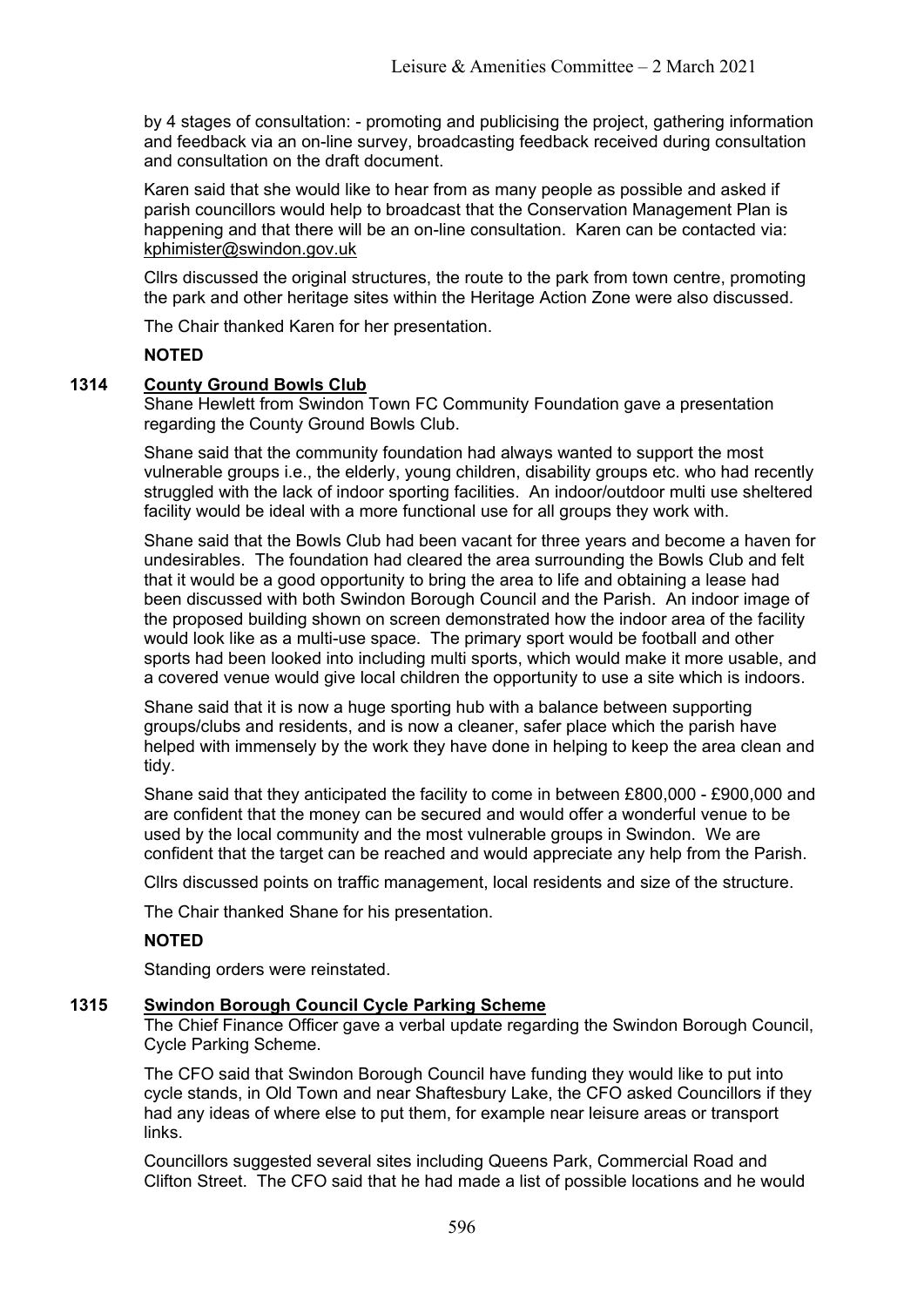ask SBC to confirm how much funding would be available and bring back to the committee when advised.

### **NOTED**

# **1316 Tiny Forest Update**

The Communications and Events Manager gave a verbal update regarding the Tiny Forest project.

The CEM said that it had been agreed at the last meeting to go forward with the Tiny Forest project and that a contract had now been signed. The planting would be done between the 9<sup>th</sup> and 12<sup>th</sup> of March 2021. A picture of the Information board that is being placed at the site was displayed on screen and the CEM confirmed that the cost of the project was £25,000 and had been funded by BMW Mini.

### **NOTED**

## **1317 Shaftesbury Lake Notice Board & Queens Park Plaque**

The Communications and Events Manager gave a verbal report regarding Queens Park and Shaftesbury Lake.

The CEM said that a replacement notice board could be made by the parish's in-house maintenance team, to replicate the original for Shaftesbury Lake area.

There is a Sculpture called Turtle Storm in Queens Park, it has an interesting history, which the Parish would like to share with residents and visitors to the park by commissioning a plaque explaining the background of the sculpture.

Councillors discussed both matters and supported the work being done.

### **NOTED**

### **1318 Allotments Working Party**

The Chair of the Allotments Working Party gave a verbal update regarding work carried out on allotment sites.

The Chair said that Westcott, Shrivenham and Glenwood access tracks had been completed. Broome Manor (Pipers Way) Main site track is to commence in the coming week.

Fencing at the Western boundary of Westcott Allotment site has been completed.

Further work to allotment tracks will be completed during the coming months:

- 
- Hatton Grove Cranmore Avenue
- Burghley Close Bisley Close
- Dawlish Close Broome Manor (Pipers Way Extension)
- **Monkton Close**

Parishioners had been in touch thanking the Parish for the Deer fencing at Westcott which also reflected how much had been achieved.

### **NOTED**

### **1319 Events Working Party**

The Chair of the Events Working Party gave a verbal update regarding future events.

The Chair said that there is a working party meeting scheduled for Friday 5th March and now the Covid-19 restrictions might be lifting it indicates that more work can be done toward planned events.

### **NOTED**